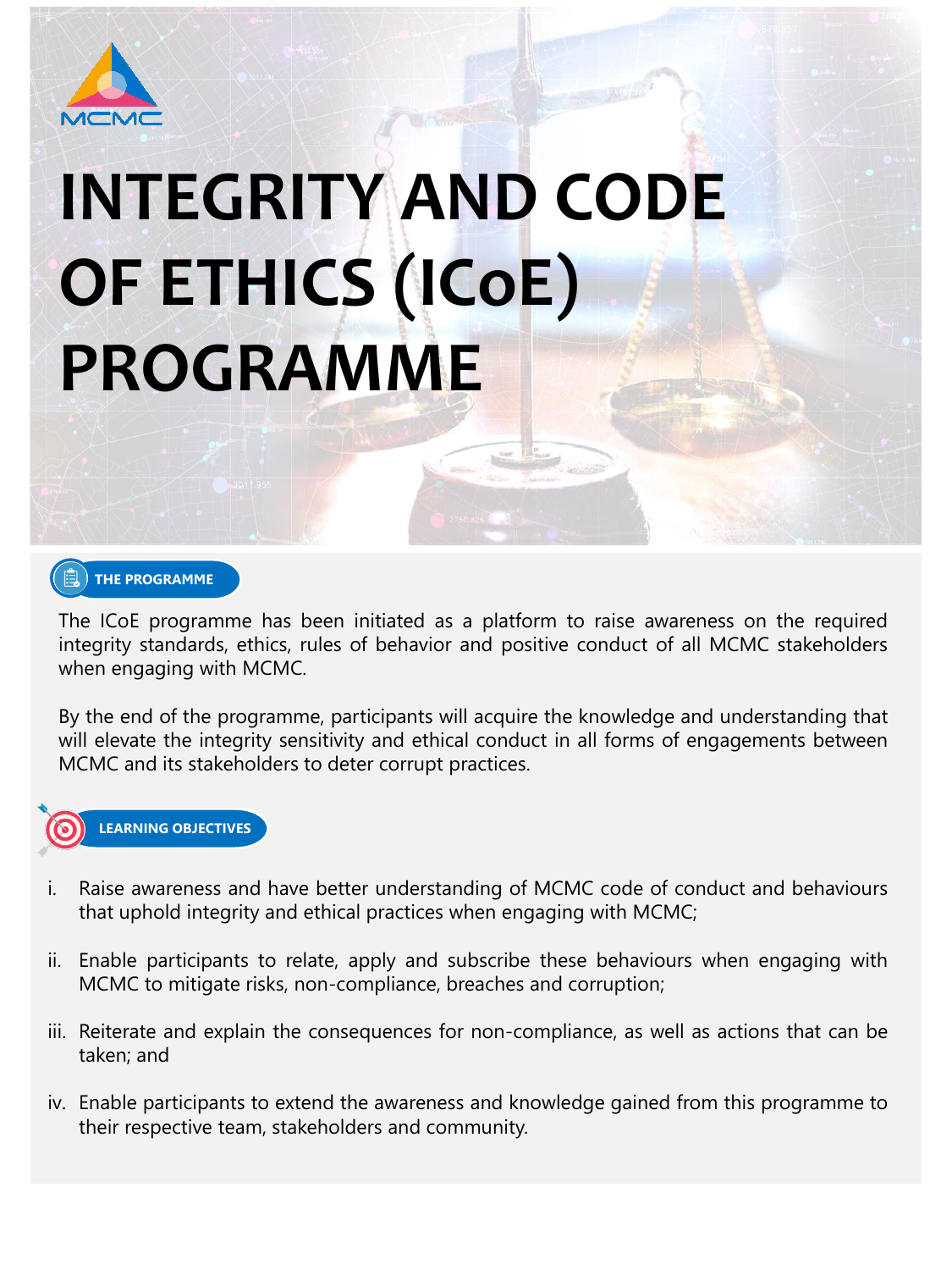

| <b>NO</b>       | <b>GROUP</b>                     | <b>COMPANY NAME</b>                                        | <b>ATTENDED ICOE</b><br><b>SESSION</b> |
|-----------------|----------------------------------|------------------------------------------------------------|----------------------------------------|
| $\mathbf{1}$    | <b>TIME Group</b>                | TT dotCom Sdn Bhd                                          |                                        |
| $\overline{2}$  | <b>Celcom Group</b>              | <b>Celcom Axiata Berhad</b>                                |                                        |
| $\overline{3}$  | <b>Celcom Group</b>              | Celcom Timur (Sabah) Sdn Bhd                               |                                        |
| $\overline{4}$  | Digi                             | DiGi Telecommunications Sdn Bhd                            |                                        |
| 5               | U Mobile                         | U Mobile Sdn Bhd                                           |                                        |
| 6               | <b>Redtone Group</b>             | SEA Telco Engineering Services Sdn Bhd                     |                                        |
| $\overline{7}$  | <b>TM Group</b>                  | Telekom Malaysia Berhad                                    |                                        |
| 8               | <b>TM Group</b>                  | Webe Digital Sdn Bhd                                       |                                        |
| 9               | <b>TM Group</b>                  | <b>Fiberail Sdn Bhd</b>                                    | 16 June 2021                           |
| 10 <sup>°</sup> | <b>State Gov</b>                 | Sacofa Sdn Bhd                                             |                                        |
| 11              | Sarawak                          | Danawa Resources Sdn Bhd                                   |                                        |
| 12 <sup>2</sup> | Sarawak                          | Sarawak Information Systems Sdn Bhd                        |                                        |
| 13              | Sabah                            | Sabah Net Sdn Bhd                                          |                                        |
| 14              | Satellite                        | <b>Measat Communication Systems Sdn Bhd</b>                |                                        |
| 15 <sup>2</sup> | <b>Satellite</b>                 | Privasat Sdn Bhd                                           |                                        |
| 16              | <b>Mytv Broadcasting Sdn Bhd</b> | Mytv Broadcasting Sdn Bhd                                  |                                        |
| 17              | <b>Redtone Group</b>             | <b>REDtone Engineering and Network</b><br>Services Sdn Bhd |                                        |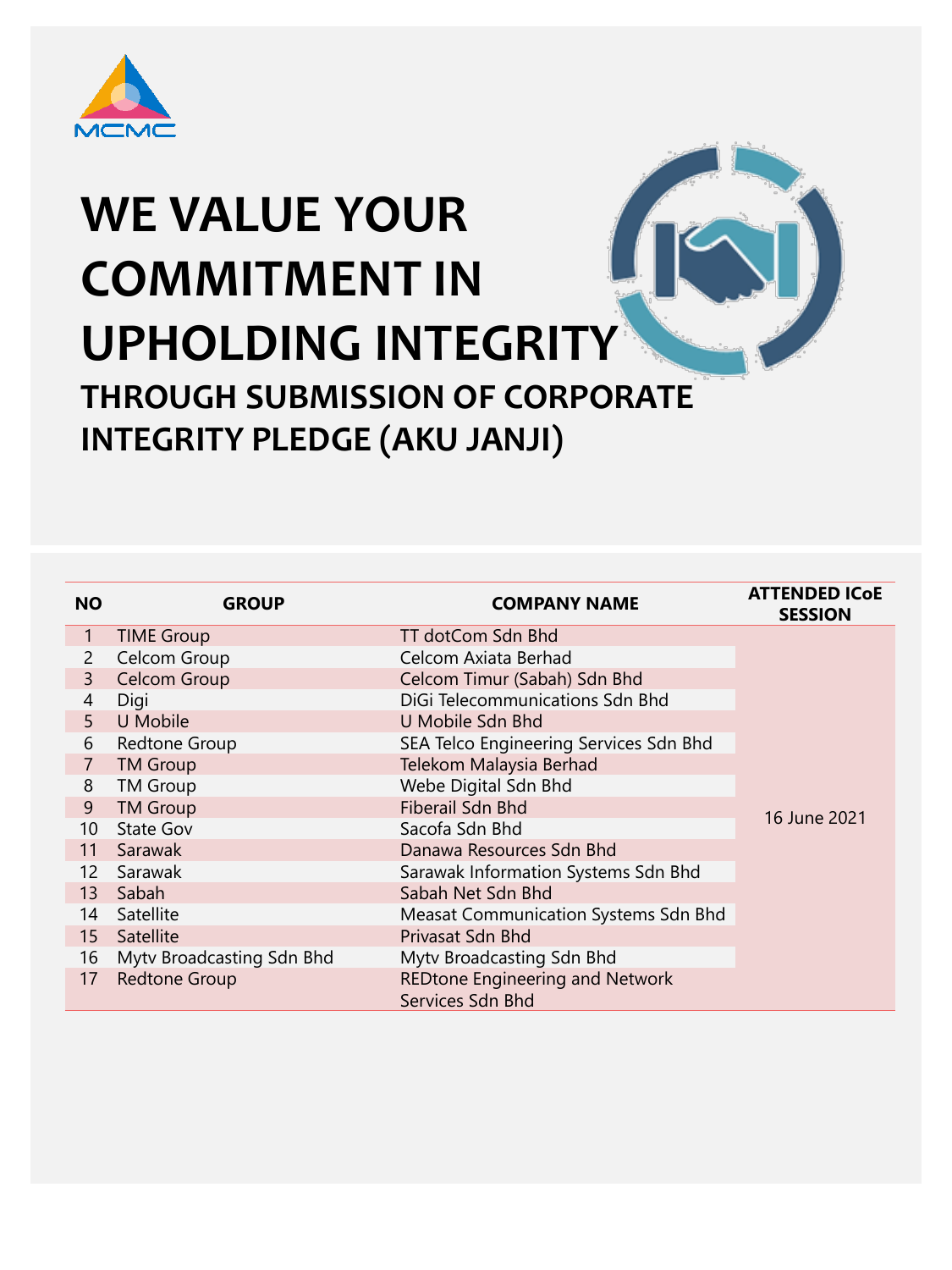| <b>NO</b>      | <b>GROUP</b>                                              | <b>COMPANY NAME</b>                                       | <b>ATTENDED ICOE</b><br><b>SESSION</b> |
|----------------|-----------------------------------------------------------|-----------------------------------------------------------|----------------------------------------|
| 1              | <b>OCK Group of Companies</b>                             | OCK Setia Engineering Sdn BHd                             |                                        |
| $\overline{2}$ | <b>Advanced Research Communication</b><br>Sdn. Bhd.       | <b>Advanced Research Communication</b><br>Sdn. Bhd.       |                                        |
| $\mathsf{3}$   | <b>PDC Telecommunication Services Sdn</b><br>Bhd (9761-V) | <b>PDC Telecommunication Services Sdn</b><br>Bhd (9761-V) |                                        |
| $\overline{4}$ | Globalcomm Telecommunicaitons Sdn<br><b>Bhd</b>           | Globalcomm Telecommunicaitons Sdn<br><b>Bhd</b>           |                                        |
| 5              | Borneo Restu Sdn Bhd                                      | Borneo Restu Sdn Bhd                                      |                                        |
| 6              | <b>Galaxie Titans Group of Companies</b>                  | <b>Galaxie Towers Sdn Bhd</b>                             |                                        |
|                | Fibrecomm Network (M) Sdn Bhd                             | Fibrecomm Network (M) Sdn Bhd                             |                                        |
| 8              | <b>Grass2Route Sdn Bhd</b>                                | Grass2Route Sdn Bhd                                       | 28 July 2021                           |
| 9              | Edetco Malaysia Sdn Bhd                                   | Edetco Malaysia Sdn Bhd                                   |                                        |
| 10             | <b>Edgepoint Towers Sdn Bhd</b>                           | <b>Edgepoint Towers Sdn Bhd</b>                           |                                        |
| 11             | <b>Advanced Research Communication</b><br>Sdn. Bhd.       | <b>Altel Communications Sdn Bhd</b>                       |                                        |

- 13 Fgv Prodata Systems Sdn Bhd. Fgv Prodata Systems Sdn Bhd
- 14 Perlis Comm Sdn Bhd<br>
Perlis Comm Sdn Bhd
- 15 VC Telecoms Sdn Bhd VC Telecoms Sdn Bhd
- 16 Net2One Sdn Bhd Net2One Sdn Bhd
- 17 Xecamed Sdn Bhd Xecamed Sdn Bhd

Extreme Broadband Sdn Bhd.

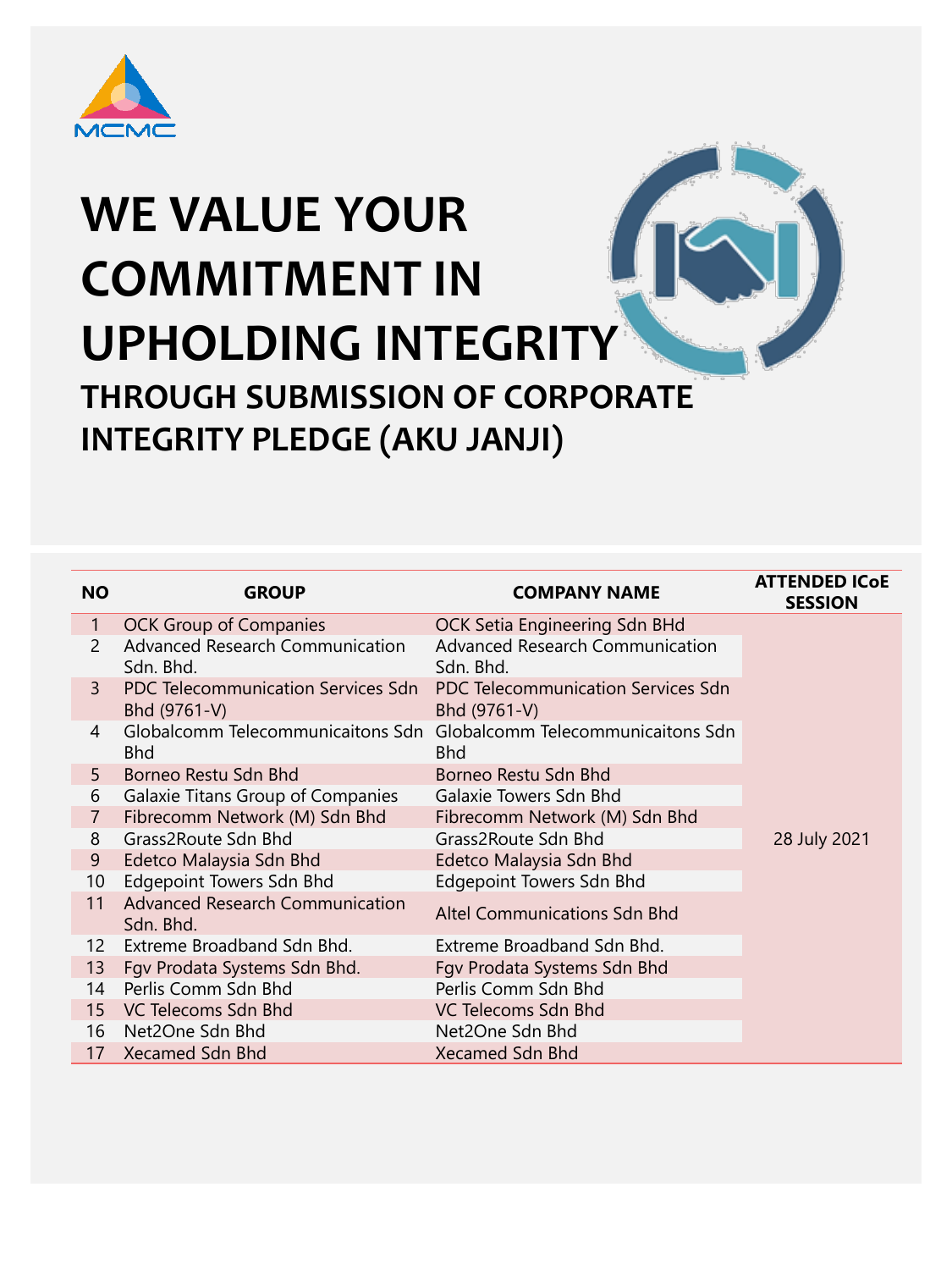| <b>NO</b>      | <b>GROUP</b>                               | <b>COMPANY NAME</b>                        | <b>ATTENDED ICOE</b><br><b>SESSION</b> |
|----------------|--------------------------------------------|--------------------------------------------|----------------------------------------|
| $\mathbf{1}$   | Valsa Telco Sdn Bhd                        | Valsa Telco Sdn Bhd                        |                                        |
| $\overline{2}$ | Argus Intan Solution Sdn Bhd               | Argus Intan Solution Sdn Bhd               |                                        |
| $\mathsf{3}$   | Red One Network Sdn Bhd                    | Red One Network Sdn Bhd                    |                                        |
| $\overline{4}$ | Umeran Resources Sdn Bhd                   | Umeran Resources Sdn Bhd                   |                                        |
| 5              | Virtech Engineering Sdn Bhd                | Virtech Engineering Sdn Bhd                |                                        |
| 6              | <b>SMART Digital International Sdn Bhd</b> | <b>SMART Digital International Sdn Bhd</b> |                                        |
| $\overline{7}$ | <b>Ohana Communications Sdn Bhd</b>        | <b>Ohana Communications Sdn Bhd</b>        |                                        |
| 8              | <b>SUARA JOHOR SDN BHD</b>                 | <b>SUARA JOHOR SDN BHD</b>                 |                                        |
| 9              | R & R Engineering Supply Sdn Bhd           | R & R Engineering Supply Sdn Bhd           |                                        |
| 10             | <b>Stealth Solutions Sdn Bhd</b>           | <b>Stealth Solutions Sdn Bhd</b>           |                                        |
| 11             | <b>ZETA IOS SDN BHD</b>                    | <b>ZETA IOS SDN BHD</b>                    |                                        |
| 12             | Exarex Sdn Bhd                             | Exarex Sdn Bhd                             | 25 August 2021                         |
| 13             | Symphonet Sdn Bhd                          | Symphonet Sdn Bhd                          |                                        |
| 14             | Orient Telecoms Sdn Bhd                    | Orient Telecoms Sdn Bhd                    |                                        |
| 15             | Meba Holdings Sdn Bhd                      | Meba Holdings Sdn Bhd                      |                                        |
| 16             | Celtrax Technologies Sdn Bhd               | Celtrax Technologies Sdn Bhd               |                                        |
| 17             | <b>Teras Millennium Sdn Bhd</b>            | <b>Teras Millennium Sdn Bhd</b>            |                                        |
| 18             | Velsa Telco Sdn Bhd                        | Velsa Telco Sdn Bhd                        |                                        |
| 19             | Numix Engineering Sdn Bhd                  | Numix Engineering Sdn Bhd                  |                                        |
| 20             | Promajdi Sdn Bhd                           | Promajdi Sdn Bhd                           |                                        |
| 21             | Red One Network Sdn Bhd                    | Red One Network Sdn Bhd                    |                                        |
| 22             | Naza Communication SB                      | <b>Naza Communication SB</b>               |                                        |
| 23             | <b>Stealth Solutions Sdn Bhd</b>           | <b>Stealth Solutions Sdn Bhd</b>           |                                        |